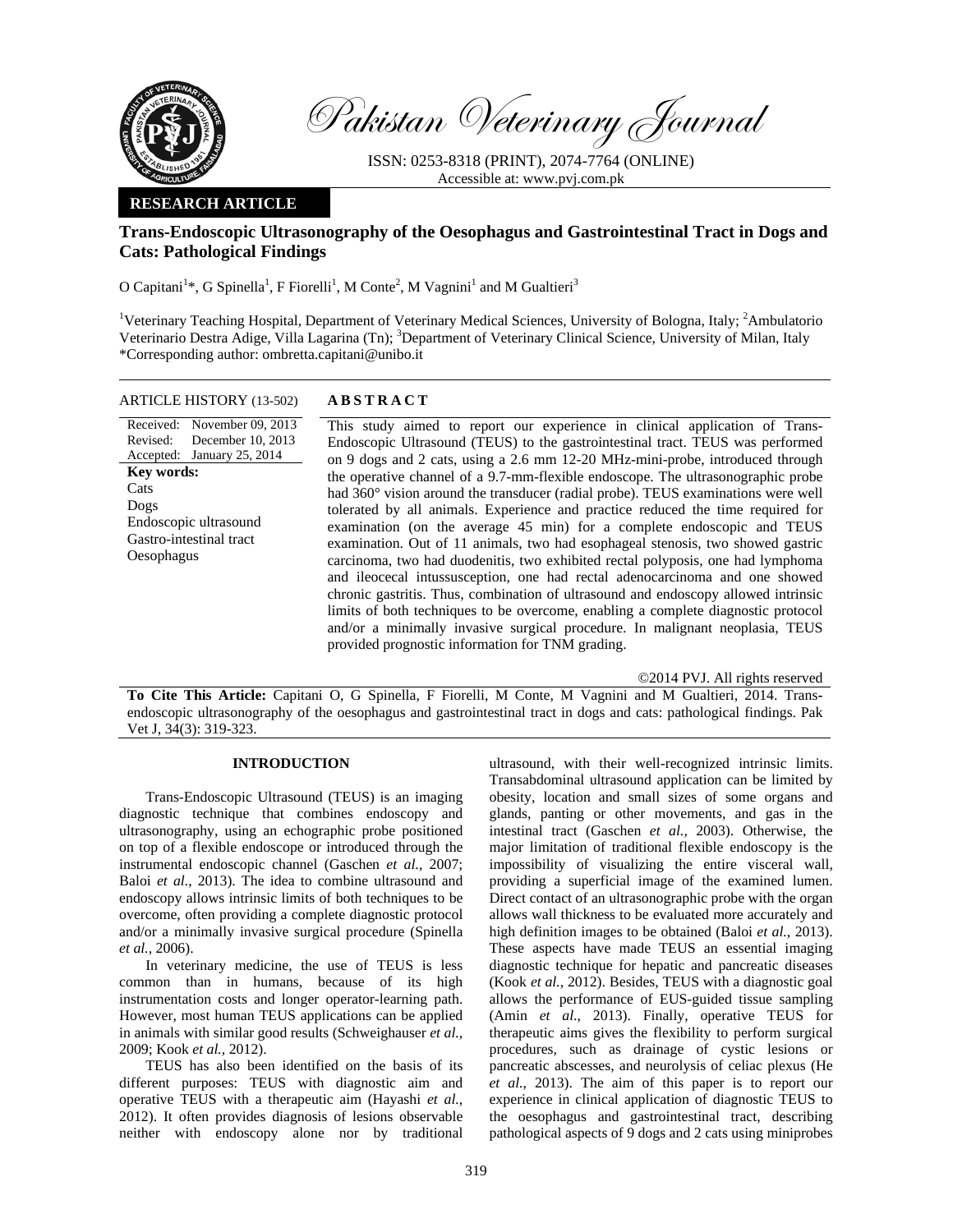introduced through the working channel of a video endoscope.

#### **MATERIALS AND METHODS**

Eleven clinical cases (9 dogs and 2 cats) were included in this study. All animals were referred to the clinic with a request for endoscopic examination consequent to clinical signs of GI diseases. History, signalment and clinical signs of animals were recorded. Hematobiochemical examinations were performed in all animals before imaging. Blood gases were monitored in all animals before, during, and after surgery. Dogs were anesthetized with propofol 3 mg/kg i.v. (Rapinovet®, Intervet, Italy) after administration of atropine sulfate 0.04 mg/kg i.m. (Atropina Solfato, FATRO-A.T.I., Ozzano, Italy) and butorfanol 0.1 mg/kg i.m. (Dolorex, Intervet s.r.l., Italy). Anaesthesia was then maintained with isofluorane (1.5-2% in 100% oxygen) using an anaesthetic system with an automatic volumetric respirator. The two cats were premedicated with medetomidine (Domitor; Pfizer, Italy) (5 µg/kg) and butorphanol (Dolorex, Intervet s.r.l., Italy) (0.2 mg/kg i.m.); anesthesia was induced via IV administration of propofol 2 mg/kg i.v. (Rapinovet®, Intervet, Italy) and maintained with a mixture of 2% isoflurane in 100% of oxygen.

TEUS was performed using a 2.6 mm, 12-20 MHz mini-probe with a length of 1900 mm (Fujinon Sonoprobe SP-701, Japan). It was introduced through the 2.8 mmoperative channel of a 9.7 mm-flexible endoscope (Fujinon EVE-200 series, Japan). The ultrasonographic probe had 360° vision around the transducer (radial probe).

Each animal was subjected to the endoscopic examination before introducing the ultrasonographic probe. In order to reduce the intraluminal gaseous content, sodium chloride irrigation solution 0.9% (37°C) was introduced through the operative channel (60 ml for oesophagus and rectum, 120-150 ml for stomach). When a pathological finding was detected, an endoscopic guided biopsy was performed for a cyto-histological examination. In each animal, normal and pathological aspects, such as wall thickness, wall layers pattern and lymph nodes involvement, were recorded.

## **RESULTS**

TEUS examination was well tolerated by all 9 dogs and 2 cats. Experience and practice reduced the time required for examination (on the average 45 min); all biopsies performed during the TEUS were diagnostic. Haematobiochemical examination and blood gases did not reveal any alteration specifically related to the diagnosed diseases.

### **Oesophagus and stomach**

Two esophageal stenoses were detected. Typical aspects of esophageal stricture were an increase in wall thickness and the loss of different wall layer patterns (except for *tunica adventitia*) (Fig. 1 and 2). When an inflammatory situation occurred in stomach, TEUS usually showed all 5 gastric wall layers with thickness changes, especially the mucosa and sub mucosa, often supplemented by an increase in gastric folds (Fig. 3 and



**Fig. 1:** Mixed breed dog, female, 6 years old; Endoscopic image of oesophagus showing a severe constriction of the esophageal lumen.



**Fig. 2:** Mixed breed dog, female, 6 years old; Endoscopic ultrasound image of oesophagus showing thickening of esophageal wall and anular stenosis.



**Fig. 3:** Dalmatian dog, female, 8 years old; Endoscopic image of gastric carcinoma showing ulcerated lesion with haemorrhagic exudates at gastric lesser curvature.

4). Moreover, it was possible to examine the perigastric lymph nodes.

**Colon and rectum:** Polyps appeared connected by their bases to the mucosa and sub-mucosa layers, while other deeper layers appeared normal. Malignant tumours,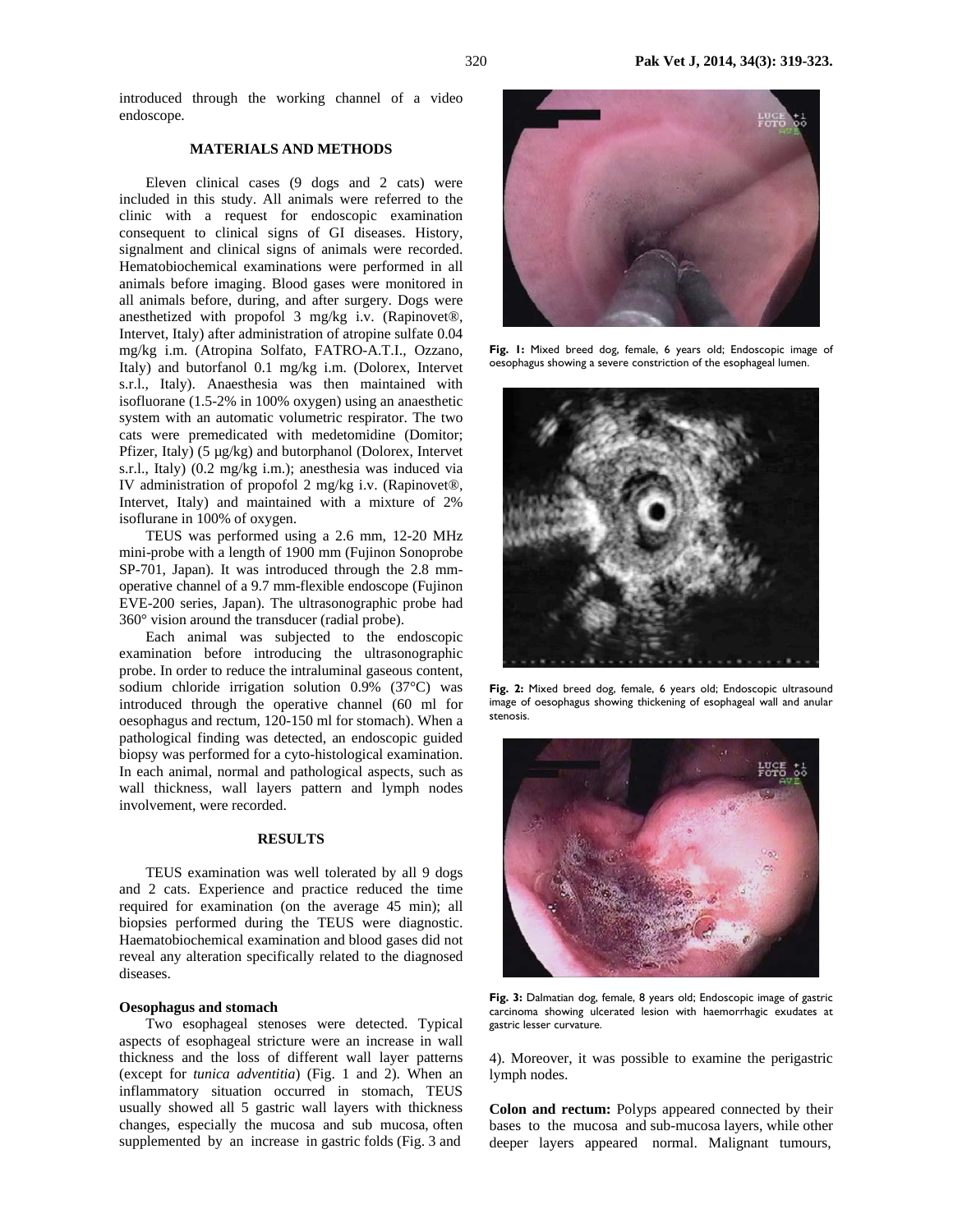

**Fig. 4:** Dalmatian dog, female, 8 years old; Endoscopic ultrasound image of gastric carcinoma showing severe thickening of mucosal and submucosal layers.



**Fig. 5:** European cat, female, 8 years old; Endoscopic image of colon showing cecum intussusception occupying colic lumen.



**Fig. 6:** European cat, female, 8 years old; Endoscopic ultrasound image of colon showing ultrasonographic aspect of cecum intussusceptum occupying the colic lumen.



Fig. 7: European cat, female, 8 years old; Endoscopic ultrasound image of colon polypoid, cranially to the mass, a target sign lesion was visualized for an intestinal invagination.

especially carcinomas, were characterized by an early infiltration of the visceral wall with a complete subversion of all intestinal layers, with a possible exclusion of serosa. In one of two cats, TEUS allowed us to cross the focal lesion of the descending colon (alimentary lymphoma) to detect a cecocolic intussusception, probably due to the lymphoma (Fig. 5, 6 and 7). Signalments, clinical signs, endoscopic and TEUS results and diagnosis of all animals have been summarized in Table1.

## **DISCUSSION**

The application of endoscopic ultrasound technique in gastroenterology has been widely reported in the human medical literature (Amin *et al.*, 2013; Nishida *et al.*, 2013). Similarly, this technique has been well recognized in veterinary literature in normal dogs (Gaschen *et al.,* 2003; Baloi *et al.*, 2013) but less frequently for canine gastrointestinal diseases, and even less in cats (Schweighauser *et al.,* 2009; Hayashi *et al.*, 2012). Our experience with TEUS application in dogs and cats has provided better clinical evaluation of referred animals, providing a good diagnostic and therapeutic approach, including a more accurate prognosis not achievable with traditional endoscopy or transabdominal ultrasonography. Moreover, the small size of the miniprobe offered the advantage of performing the examination using an endoscope with a smaller diameter, feasible in small dog breeds and cats.

TEUS application in esophageal lesions allowed us to evaluate ultrasonographically this organ that is hard to detect with conventional ultrasound, especially in the thoracic tract (Baloi *et al.*, 2013). In our experience, the most common application of TEUS has been in esophageal strictures. The small diameter of the TEUS probe permitted crossing the luminal constriction and enabled ultrasonographic evaluation of esophageal wall thickness close to the lesion. Usually, during esophageal and intestinal stenosis, use of traditional endoscopy has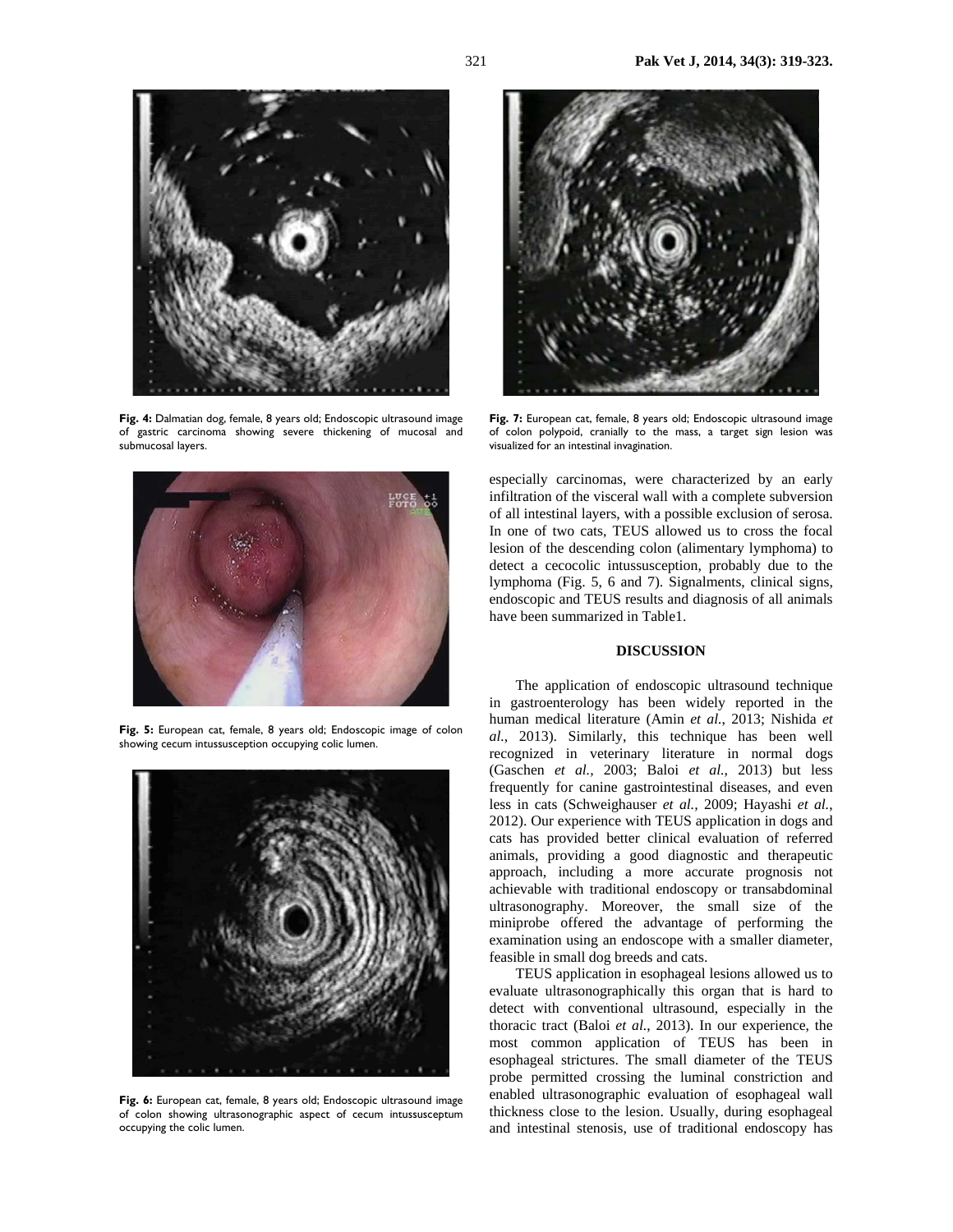**Table 1:** Signalments, signs, endoscopic and endoscopic ultrasound (EUS) findings, and diagnosis of examined cases (M = Male; F = Female; y = years old).

| Signalment         | Signs                                  | Endoscopic exam                                           | rable 1: Signalments, signs, endoscopic and endoscopic ultrasound (EOS) findings, and diagnosis of examined cases (IYI = IYIale; F = Female; Y = Years old)<br><b>EUS</b> exam | Diagnosis            |
|--------------------|----------------------------------------|-----------------------------------------------------------|--------------------------------------------------------------------------------------------------------------------------------------------------------------------------------|----------------------|
| German             | Regurgitation and weight loss          | Six previous examinations for                             | Severe esophageal stenosis 35 cm from incisor                                                                                                                                  | Esophageal           |
| Shepherd           |                                        | esophageal stenosis, treated                              | teeth due to scar tissue for a previous                                                                                                                                        | stenosis             |
| dog, F,5y          |                                        | with a dilatation with Eder-                              | endoscopic treatment.                                                                                                                                                          |                      |
|                    |                                        | <b>Puestow dilatators</b>                                 |                                                                                                                                                                                |                      |
| Mixed              | Dysphagia and right                    | 22 cm from incisor teeth                                  | 22 cm from incisor teeth, the esophageal wall                                                                                                                                  | Esophageal           |
| breed dog,         | submandibular                          | severe esophageal stenosis                                | stratigraphy was partially preserved with a high                                                                                                                               | stenosis             |
| F, 6y              | lymphadenomegaly                       |                                                           | thickness increase. Few millimeters more                                                                                                                                       |                      |
|                    |                                        |                                                           | distally, only the tunica adventitia was observed.                                                                                                                             |                      |
| Dalmatian          | In the last year occasional            | Gastric ulcerate lesion close<br>to cardial orifice       | Thickening of hypoechoic gastric mucosa and                                                                                                                                    | Gastric              |
| dog, F, 8y<br>Chow | vomiting<br>Daily vomiting in the last | Gastric mucosa diffusely                                  | submucosa.<br>Upset of gastric stratigraphy well observed in                                                                                                                   | carcinoma<br>Gastric |
| Chow Dog,          | month                                  | hyperemic with petechiae and                              | the lesser gastric curvature. Perigastric lymph                                                                                                                                | carcinoma            |
| F, I Iy            |                                        | a 5mm ulcer close to lesser                               | node hypoechoic and increased in size.                                                                                                                                         |                      |
|                    |                                        | gastric curvature                                         |                                                                                                                                                                                |                      |
| Rottweiler         | Occasional diarrhea and                | Thickening and hyperemic                                  | Duodenal thickening and hypoechoic mucosa                                                                                                                                      | Chronic              |
| Dog, M,3y          | vomiting                               | duodenal mucosa                                           | and submucosa. No alteration of muscular and                                                                                                                                   | duodenitis           |
|                    |                                        |                                                           | serosa layer was observed.                                                                                                                                                     |                      |
| Cocker             | Halitosis and recurrent gastric        | Gastric and duodenal mucosa                               | Hypertrophy of gastric plicae with hyperechoic                                                                                                                                 | Chronic              |
| dog, F, Ily        | dilatation, diarrhea and melena        | diffusely edematous with                                  | mucosa and submucosa. Thickening of                                                                                                                                            | gastro-              |
|                    |                                        | damaged villi                                             | duodenal mucosa and submucosa.                                                                                                                                                 | duodenitis           |
| Dogue de           | Rectal bleeding after defecation       | I cm polyp in rectal tract with                           | In the deeper tract of rectum (close to I cm                                                                                                                                   | Rectal               |
| Bordeaux,          |                                        | a wide basis of implantation.                             | mass) the absence of the normal stratigraphy                                                                                                                                   | polyposis            |
| M, 2y              |                                        | Several very small polyps                                 | was visualized with the presence of the only                                                                                                                                   |                      |
|                    |                                        | were also detected.                                       | serosa.                                                                                                                                                                        |                      |
| Mixed              | Occasional hemorrhagic                 | Hyperemic rectal and colic                                | Colon: thickening and hypoechoic mucosa and                                                                                                                                    | Rectal               |
| breed dog,         | diarrhea and vomiting                  | mucosa with petechiae. 3 mm                               | submucosa, with normal muscular and serosal                                                                                                                                    | polyposis            |
| M, Ily             |                                        | mass in the rectum, polypid<br>like with hyperemic mucosa | layers<br>Rectum: Normal stratigraphy with a 3 mm                                                                                                                              |                      |
|                    |                                        |                                                           | polyp adhered to the mucosa and submucosa.                                                                                                                                     |                      |
| <b>Fox Terrier</b> | Occasional and periodic                | Rectal mucosa hyperemic,                                  | Complete upset of rectal wall stratigraphy with                                                                                                                                | Rectal               |
| dog, M, IIy        | hemorrhagic diarrhea in last           | feeble and ulcerate mass                                  | several ectasic vessels.                                                                                                                                                       | adenocarcin          |
|                    | year                                   |                                                           |                                                                                                                                                                                | oma                  |
| European           | Tenesm and diarrhea 10 days            | Polypoid mass in the colon                                | The hypoechoic polyp was attached to the                                                                                                                                       | Lymphoma             |
| cat, F, 8y         | before endoscopy. In the last 3        | with hyperemic mucosa, that                               | colon wall with an intact stratigraphy. Cranially                                                                                                                              | and                  |
|                    | days a reddish polypoid mass           | hindered the endoscope                                    | to the polyp, a target sign lesion was visualized                                                                                                                              | ileocecal            |
|                    | occasionally appeared in the           | transit                                                   | for an intestinal invagination. Mild increased size                                                                                                                            | intussuscept         |
|                    | anus after defecation                  |                                                           | of meseraic lymph node                                                                                                                                                         | ion                  |
| European           | Occasional vomiting and                | Gastric mucosa diffusely                                  | Gastric mucosa and submucosa thickening.                                                                                                                                       | Chronic              |
| cat, M, 9y         | weight loss                            | hyperemic                                                 | Normal aspect of more external layers.                                                                                                                                         | gastritis            |

been limited in its diagnostic prosecution (Gouda and Gupta, 2012).

In the stomach, TEUS application has been proven to be a good approach for stadiation of gastric neoplasia in human medicine (Tschmelitsch *et al.,* 2000; Seo *et al.*, 2013); a similar use could also be hypothesized in veterinary medicine. The increasing popularity of this technique is due to greater sensibility of TEUS compared to abdominal TC reported in some clinical studies (Amin *et al.*, 2013). Indeed, TEUS allows more correct evaluation of neoplasia in adjacent tissues, assigning a T1, T2 or T3 staging according to TNM (Tumor-Nodes-Metastasis) grading (De Angelis *et al.*, 2013). In our clinical cases of gastric carcinoma, TEUS provided useful information on infiltration tumour grading in the gastric wall, excluding neoplastic infiltration in adjacent organs.

In TNM grading, traditional endoscopy has limitations because of its superficial evaluation, proving a sample collection without any assessment of possible neoplasia infiltration (Hayashi *et al.*, 2012). TEUS also has other major diagnostic advantages, such as the visualization of perigastric lymph-nodes. Perigastric lymph-nodes are potentially involved in malignant neoplastic lesions of the stomach and are difficult to visualize with trans-abdominal echography, above all during the incipient step; whereas TEUS, with its close opposition to the pathological structure through the gastric wall, provides higher definition visualization with an early diagnosis of lymph-node involvement (Seo *et al.*, 2013).

In our findings of duodenal tract inspection, TEUS has been used in duodenitis to give information about the normal stratigraphy of this intestinal tract, providing information about wall thickness and, above all, the mucosa and sub-mucosa. For the colon and rectal intestinal tract, the major application of TEUS has been related to diagnosis of neoplastic lesions, with high definition imaging of the colon wall to evaluate tumour infiltration. As previously described, this is important prognostic information for the surgeon, who has to decide between endoscopic ablation or exeresis in open surgery laparatomy in order to provide safer clean margins (Gouda and Gupta, 2012). When polyps have been observed, they often have a confined base of adhesion to the colon-rectum mucosa and partially to the submucosa, while deeper wall layers appear normal. This aspect is suggestive of a benign lesion and an endoscopic ablation could be performed. Whereas malignant neoformations, such as carcinomas, have a more penetrating feature with an upset of all the intestinal wall. For these lesions an open surgery is advisable (Hayashi *et al.*, 2012).

In conclusion, TEUS application in gastric diseases has allowed correct classification of the flogistic process, also when superficial mucosa appears normal. Conversely, when wall stratigraphy was subverted, a probable neoplastic disease was suspected. In the latter case, TEUS can provide a TNM grading, with a primitive lesion